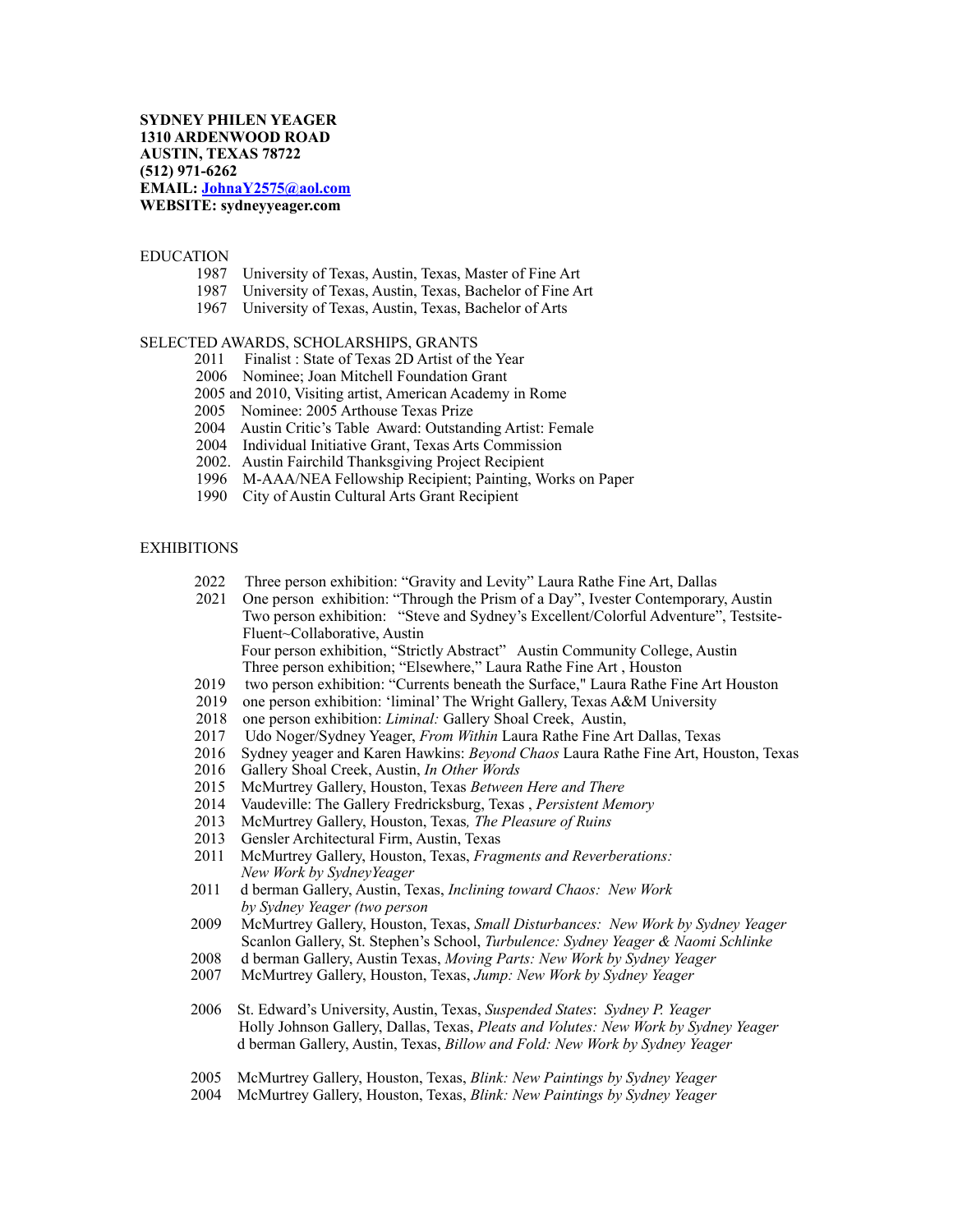Arthouse, Jones Center, Austin, Texas, *Sydney Philen Yeager: Little Mysteries* Grace Museum, Abilene Texas, *Sydney Philen Yeager: Little Mysteries* d berman Gallery, Austin, Texas, *Sydney Yeager: Particles of Order* 

- 2003 Galveston Arts Center, Galveston, Texas, *Sydney Philen Yeager: Little Mysteries*  Tyler Museum of Art, Tyler, Texas, *Sydney Philen Yeager: Little Mysteries* The Gallery at UTA, University of Texas at Arlington, Arlington, Texas, (Catalogue) *Sydney Philen Yeager: Little Mysteries*
- 2002. d berman gallery, Austin, Texas, *Robert Dale Anderson and Sydney Yeager*
- 2001. McMurtrey Gallery, Houston, Texas, *Sydney Yeager: New Paintings* Austin College, Sherman, Texas, *Purely Paint: Paintings by Sydney Yeager*
- 1999 McMurtrey Gallery, Houston, Texas, *New Paintings*
- 1998. Lyons Matrix Gallery, Austin, Texas, *Vocabularies*
- 1997. Austin Museum of Art at Laguna Gloria, Art in Progress: Body/Language (Catalogue)
- 1996. Rachel Harris Gallery, Fort Worth, Texas, *New Paintings by Sydney Yeager*
- 1995. Lyons Matrix Gallery, Austin, Texas, *Comfort Zone*
- 1994. Amarillo Art Museum, Amarillo, Texas, *Dual Intention: Frances Bagley and Sydney Yeager*
- 1993. Lyons Matrix Gallery, Austin, Texas, *Bodies of Evidence*
- 1990. R.S. Levy Gallery, Austin, Texas, *New Paintings by Sydney Yeager*
- 1989. Women & Their Work, Austin, Texas, *Sydney Yeager, New Work*

## SELECTED PUBLIC AND CORPORATE COLLECTIONS

 Collection of American Airlines Collection of the Belo Corporation, Dallas, Texas Collection of Art Museum of South Texas Collection of El Paso Museum of Art, El Paso, Texas Collection of Greenberg Taurig Law offices, Houston and Austin Collection of Hilton Hotel, Houston, Texas Collection of Houston Museum of Fine Art, Prints and Drawings, Houston, Texas Collection of Neiman Marcus, Houston, Texas and Austin, Texas Collection of Samsung Corporation, Austin, Texas Collection of Toyota , Dallas Texas Collection of J. Wayne Stark Gallery, Texas A&M, College Station, Texas Collection of Tyler Museum of Art, Tyler, Texas Collection of Vincent and Elkins Law Firm, Houston, Texas Collection of Weingarten Realty Management Co, Houston, Texas Collection of The W Hotel, Austin, Texas Collection of The Austonian Hotel, Austin, Texas (Catalogue)

## LECTURES/VISITING ARTIST

2005 and 2010 Visiting Artist, American Academy in Rome

- 2004 Arthouse, Austin, Texas<br>2004 The Grace Museum. Abi
- The Grace Museum, Abilene, Texas
- 2003 Tyler Museum of Art, Tyler, Texas
- 2003 Galveston Arts Center, Galveston, Texas
- 2003 The Gallery at the University of Texas, Arlington
- 2002 Austin College, Sherman, Texas
- 1997 Austin Museum of Art, Austin, Texas<br>1994 Texas Christian University, Fort Wortl
- Texas Christian University, Fort Worth, Texas
- 1993 D'Art Visual Art Center, Dallas, Texas
- 1992 Southwestern University, Georgetown, Texas

## SELECTED BIBLIOGRAPHY

 Mark Smith and Katherine Brimberry, *Flatbed at Twenty Five* Donna Tennant, *Art ltd. pp25-26; Sydney Philen Yeager: Between Here and There* Michael Paglia and Jim Edwards: 2015 *Texas Abstract: Modern/Contemporary,*